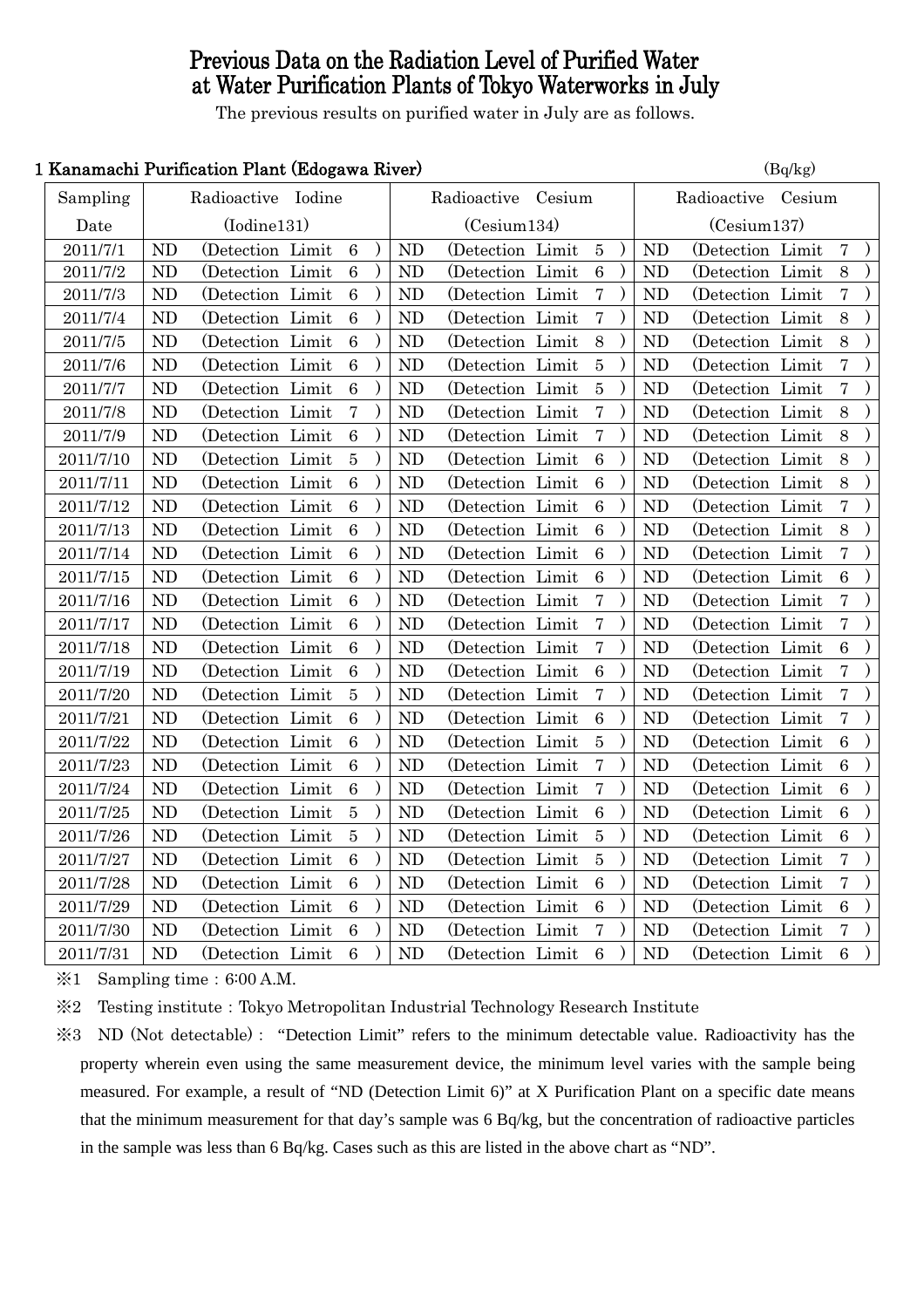## 2 Asaka Purification Plant (Arakawa River)  $\left( \frac{B}{Bq/kg} \right)$

| Asaka Purification Piant (Arakawa River) |                       |                  |                 |  |                |                       |                       |  |                | (Bq/kg)           |                |  |  |
|------------------------------------------|-----------------------|------------------|-----------------|--|----------------|-----------------------|-----------------------|--|----------------|-------------------|----------------|--|--|
| Sampling                                 | Radioactive<br>Iodine |                  |                 |  |                | Radioactive<br>Cesium | Radioactive<br>Cesium |  |                |                   |                |  |  |
| Date                                     | (Iodine131)           |                  |                 |  | (Cesium134)    |                       |                       |  | (Cesium137)    |                   |                |  |  |
| 2011/7/1                                 | <b>ND</b>             | (Detection Limit | $6\phantom{.}6$ |  | <b>ND</b>      | (Detection Limit      | 6                     |  | <b>ND</b>      | (Detection Limit  | $\sqrt{ }$     |  |  |
| 2011/7/2                                 | <b>ND</b>             | (Detection Limit | 6               |  | N <sub>D</sub> | (Detection Limit      | $\overline{7}$        |  | <b>ND</b>      | (Detection Limit) | 7              |  |  |
| 2011/7/3                                 | <b>ND</b>             | (Detection Limit | $6\phantom{.}6$ |  | <b>ND</b>      | (Detection Limit      | 5                     |  | <b>ND</b>      | (Detection Limit) | 8              |  |  |
| 2011/7/4                                 | <b>ND</b>             | (Detection Limit | $\overline{6}$  |  | <b>ND</b>      | (Detection Limit      | $\overline{7}$        |  | <b>ND</b>      | (Detection Limit  | $\overline{7}$ |  |  |
| 2011/7/5                                 | <b>ND</b>             | (Detection Limit | $\overline{6}$  |  | <b>ND</b>      | (Detection Limit      | $\overline{7}$        |  | <b>ND</b>      | (Detection Limit) | 7              |  |  |
| 2011/7/6                                 | <b>ND</b>             | (Detection Limit | $\overline{5}$  |  | <b>ND</b>      | (Detection Limit      | $\overline{6}$        |  | <b>ND</b>      | (Detection Limit  | 8              |  |  |
| 2011/7/7                                 | <b>ND</b>             | (Detection Limit | $6\phantom{.}6$ |  | <b>ND</b>      | (Detection Limit)     | $\overline{7}$        |  | <b>ND</b>      | (Detection Limit) | 8              |  |  |
| 2011/7/8                                 | <b>ND</b>             | (Detection Limit | $\overline{7}$  |  | <b>ND</b>      | (Detection Limit      | 6                     |  | <b>ND</b>      | (Detection Limit  | 8              |  |  |
| 2011/7/9                                 | <b>ND</b>             | (Detection Limit | $\overline{6}$  |  | <b>ND</b>      | (Detection Limit      | 6                     |  | <b>ND</b>      | (Detection Limit) | 8              |  |  |
| 2011/7/10                                | <b>ND</b>             | (Detection Limit | $\overline{6}$  |  | <b>ND</b>      | (Detection Limit      | $\overline{4}$        |  | <b>ND</b>      | (Detection Limit) | $\overline{7}$ |  |  |
| 2011/7/11                                | <b>ND</b>             | (Detection Limit | $6\phantom{a}$  |  | <b>ND</b>      | (Detection Limit      | 6                     |  | <b>ND</b>      | (Detection Limit) | 8              |  |  |
| 2011/7/12                                | <b>ND</b>             | (Detection Limit | $\overline{6}$  |  | <b>ND</b>      | (Detection Limit      | $\overline{7}$        |  | <b>ND</b>      | (Detection Limit) | $\overline{7}$ |  |  |
| 2011/7/13                                | <b>ND</b>             | (Detection Limit | 6               |  | <b>ND</b>      | (Detection Limit      | $\overline{7}$        |  | <b>ND</b>      | (Detection Limit) | $\overline{7}$ |  |  |
| 2011/7/14                                | <b>ND</b>             | (Detection Limit | $\overline{5}$  |  | <b>ND</b>      | (Detection Limit      | $\overline{7}$        |  | <b>ND</b>      | (Detection Limit  | 6              |  |  |
| 2011/7/15                                | <b>ND</b>             | (Detection Limit | 6               |  | <b>ND</b>      | (Detection Limit      | 6                     |  | <b>ND</b>      | (Detection Limit  | 7              |  |  |
| 2011/7/16                                | <b>ND</b>             | (Detection Limit | $6\phantom{.}6$ |  | <b>ND</b>      | (Detection Limit)     | $\overline{7}$        |  | <b>ND</b>      | (Detection Limit) | 5              |  |  |
| 2011/7/17                                | <b>ND</b>             | (Detection Limit | $\,6\,$         |  | <b>ND</b>      | (Detection Limit      | 6                     |  | <b>ND</b>      | (Detection Limit) | 6              |  |  |
| 2011/7/18                                | <b>ND</b>             | (Detection Limit | $\overline{6}$  |  | <b>ND</b>      | (Detection Limit      | $\overline{7}$        |  | <b>ND</b>      | (Detection Limit) | 6              |  |  |
| 2011/7/19                                | <b>ND</b>             | (Detection Limit | 6               |  | <b>ND</b>      | (Detection Limit      | $\overline{7}$        |  | <b>ND</b>      | (Detection Limit  | 6              |  |  |
| 2011/7/20                                | <b>ND</b>             | (Detection Limit | $\overline{5}$  |  | <b>ND</b>      | (Detection Limit      | $\overline{7}$        |  | <b>ND</b>      | (Detection Limit) | $\overline{7}$ |  |  |
| 2011/7/21                                | <b>ND</b>             | (Detection Limit | $\overline{6}$  |  | <b>ND</b>      | (Detection Limit      | $\overline{7}$        |  | <b>ND</b>      | (Detection Limit) | $\overline{6}$ |  |  |
| 2011/7/22                                | <b>ND</b>             | (Detection Limit | $\overline{6}$  |  | <b>ND</b>      | (Detection Limit      | 6                     |  | <b>ND</b>      | (Detection Limit) | $\overline{7}$ |  |  |
| 2011/7/23                                | <b>ND</b>             | (Detection Limit | $\overline{6}$  |  | <b>ND</b>      | (Detection Limit      | $\overline{6}$        |  | N <sub>D</sub> | (Detection Limit  | $\overline{7}$ |  |  |
| 2011/7/24                                | <b>ND</b>             | (Detection Limit | 6               |  | <b>ND</b>      | (Detection Limit)     | $\overline{5}$        |  | <b>ND</b>      | (Detection Limit  | $\overline{7}$ |  |  |
| 2011/7/25                                | <b>ND</b>             | (Detection Limit | $6\phantom{1}6$ |  | <b>ND</b>      | (Detection Limit      | 6                     |  | <b>ND</b>      | (Detection Limit) | 6              |  |  |
| 2011/7/26                                | <b>ND</b>             | (Detection Limit | $\overline{6}$  |  | <b>ND</b>      | (Detection Limit      | 6                     |  | N <sub>D</sub> | (Detection Limit) | $\overline{7}$ |  |  |
| 2011/7/27                                | <b>ND</b>             | (Detection Limit | $6\phantom{1}6$ |  | <b>ND</b>      | (Detection Limit      | $\overline{4}$        |  | <b>ND</b>      | (Detection Limit) | 6              |  |  |
| 2011/7/28                                | <b>ND</b>             | (Detection Limit | $\overline{6}$  |  | <b>ND</b>      | (Detection Limit      | $\overline{6}$        |  | N <sub>D</sub> | (Detection Limit  | $\overline{7}$ |  |  |
| 2011/7/29                                | <b>ND</b>             | (Detection Limit | $\overline{6}$  |  | <b>ND</b>      | (Detection Limit      | $\overline{7}$        |  | N <sub>D</sub> | (Detection Limit) | $\,6\,$        |  |  |
| 2011/7/30                                | <b>ND</b>             | (Detection Limit | $\,6\,$         |  | <b>ND</b>      | (Detection Limit      | $\overline{7}$        |  | N <sub>D</sub> | (Detection Limit  | $\overline{6}$ |  |  |
| 2011/7/31                                | <b>ND</b>             | (Detection Limit | $\overline{5}$  |  | <b>ND</b>      | (Detection Limit)     | 6                     |  | <b>ND</b>      | (Detection Limit) | $\overline{7}$ |  |  |

 $\text{\%}1$  Sampling time: 6:00 A.M.

※2 Testing institute:Tokyo Metropolitan Industrial Technology Research Institute

※3 ND (Not detectable): "Detection Limit" refers to the minimum detectable value. Radioactivity has the property wherein even using the same measurement device, the minimum level varies with the sample being measured. For example, a result of "ND (Detection Limit 6)" at X Purification Plant on a specific date means that the minimum measurement for that day's sample was 6 Bq/kg, but the concentration of radioactive particles in the sample was less than 6 Bq/kg. Cases such as this are listed in the above chart as "ND".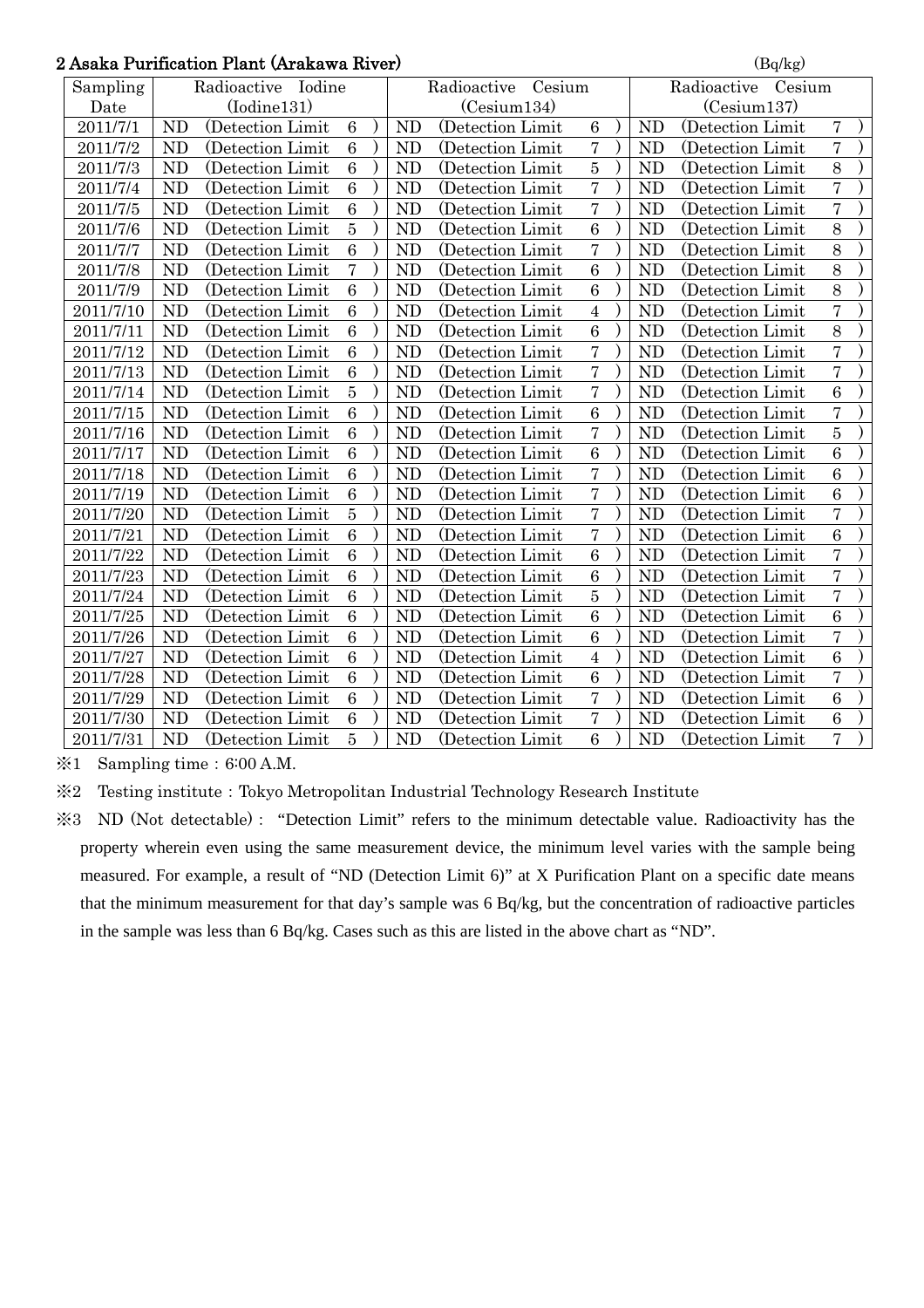| 3 Ozaku Purification Plant (Tamagawa River) | (Bq/kg)   |                    |                |                       |                   |                  |  |           |                       |                 |  |  |  |
|---------------------------------------------|-----------|--------------------|----------------|-----------------------|-------------------|------------------|--|-----------|-----------------------|-----------------|--|--|--|
| Sampling                                    |           | Radioactive Iodine |                | Cesium<br>Radioactive |                   |                  |  |           | Radioactive<br>Cesium |                 |  |  |  |
| Date                                        |           | (Iodine131)        |                |                       | (Cesium134)       |                  |  |           | (Cesium137)           |                 |  |  |  |
| 2011/7/1                                    | <b>ND</b> | (Detection Limit   | $\overline{6}$ | <b>ND</b>             | (Detection Limit  | 5                |  | <b>ND</b> | (Detection Limit      | 8               |  |  |  |
| 2011/7/2                                    | <b>ND</b> | (Detection Limit   | 6              | <b>ND</b>             | (Detection Limit) | $\overline{7}$   |  | <b>ND</b> | (Detection Limit)     | 6               |  |  |  |
| 2011/7/3                                    | ND        | (Detection Limit   | 6              | <b>ND</b>             | (Detection Limit) | $\overline{5}$   |  | <b>ND</b> | (Detection Limit      | $\overline{7}$  |  |  |  |
| 2011/7/4                                    | <b>ND</b> | (Detection Limit)  | 6              | <b>ND</b>             | (Detection Limit) | $\overline{7}$   |  | <b>ND</b> | (Detection Limit)     | $\overline{7}$  |  |  |  |
| 2011/7/5                                    | <b>ND</b> | (Detection Limit   | 6              | <b>ND</b>             | (Detection Limit  | $\boldsymbol{6}$ |  | <b>ND</b> | (Detection Limit      | 8               |  |  |  |
| 2011/7/6                                    | <b>ND</b> | (Detection Limit   | 6              | N <sub>D</sub>        | (Detection Limit) | $\overline{7}$   |  | <b>ND</b> | (Detection Limit)     | 9               |  |  |  |
| 2011/7/7                                    | <b>ND</b> | (Detection Limit)  | 6              | <b>ND</b>             | (Detection Limit) | $\overline{6}$   |  | <b>ND</b> | (Detection Limit      | $\overline{7}$  |  |  |  |
| 2011/7/8                                    | ND        | (Detection Limit   | 6              | <b>ND</b>             | (Detection Limit) | $\overline{6}$   |  | <b>ND</b> | (Detection Limit      | 8               |  |  |  |
| 2011/7/9                                    | <b>ND</b> | (Detection Limit   | 6              | <b>ND</b>             | (Detection Limit) | $\overline{6}$   |  | <b>ND</b> | (Detection Limit)     | $\overline{7}$  |  |  |  |
| 2011/7/10                                   | <b>ND</b> | (Detection Limit   | 6              | <b>ND</b>             | (Detection Limit) | 6                |  | <b>ND</b> | (Detection Limit)     | 8               |  |  |  |
| 2011/7/11                                   | <b>ND</b> | (Detection Limit   | $\overline{5}$ | <b>ND</b>             | (Detection Limit) | $\overline{6}$   |  | <b>ND</b> | (Detection Limit)     | $\overline{7}$  |  |  |  |
| 2011/7/12                                   | <b>ND</b> | (Detection Limit)  | $\overline{7}$ | <b>ND</b>             | (Detection Limit) | $\overline{7}$   |  | <b>ND</b> | (Detection Limit      | 8               |  |  |  |
| 2011/7/13                                   | <b>ND</b> | (Detection Limit   | 6              | <b>ND</b>             | (Detection Limit  | $\overline{5}$   |  | <b>ND</b> | (Detection Limit      | $\overline{7}$  |  |  |  |
| 2011/7/14                                   | <b>ND</b> | (Detection Limit   | 6              | <b>ND</b>             | (Detection Limit) | $\overline{7}$   |  | <b>ND</b> | (Detection Limit      | $\overline{7}$  |  |  |  |
| 2011/7/15                                   | <b>ND</b> | (Detection Limit   | 6              | ND                    | (Detection Limit) | $\overline{7}$   |  | <b>ND</b> | (Detection Limit      | 6               |  |  |  |
| 2011/7/16                                   | <b>ND</b> | (Detection Limit)  | 6              | <b>ND</b>             | (Detection Limit) | $\overline{7}$   |  | <b>ND</b> | (Detection Limit)     | 6               |  |  |  |
| 2011/7/17                                   | <b>ND</b> | (Detection Limit   | 6              | <b>ND</b>             | (Detection Limit  | $\overline{7}$   |  | <b>ND</b> | (Detection Limit      | $\overline{5}$  |  |  |  |
| 2011/7/18                                   | <b>ND</b> | (Detection Limit   | 6              | <b>ND</b>             | (Detection Limit) | $\overline{7}$   |  | <b>ND</b> | (Detection Limit      | $\overline{7}$  |  |  |  |
| 2011/7/19                                   | <b>ND</b> | (Detection Limit)  | 6              | <b>ND</b>             | (Detection Limit) | $\overline{7}$   |  | <b>ND</b> | (Detection Limit)     | $6\phantom{1}6$ |  |  |  |
| 2011/7/20                                   | <b>ND</b> | (Detection Limit   | 6              | N <sub>D</sub>        | (Detection Limit  | 6                |  | <b>ND</b> | (Detection Limit      | 6               |  |  |  |
| 2011/7/21                                   | <b>ND</b> | (Detection Limit)  | 6              | <b>ND</b>             | (Detection Limit) | $\overline{7}$   |  | <b>ND</b> | (Detection Limit      | $\overline{5}$  |  |  |  |
| 2011/7/22                                   | <b>ND</b> | (Detection Limit   | 6              | <b>ND</b>             | (Detection Limit) | $\overline{7}$   |  | <b>ND</b> | (Detection Limit      | 6               |  |  |  |
| 2011/7/23                                   | <b>ND</b> | (Detection Limit   | $\overline{7}$ | <b>ND</b>             | (Detection Limit) | $\overline{7}$   |  | <b>ND</b> | (Detection Limit)     | $\overline{7}$  |  |  |  |
| 2011/7/24                                   | <b>ND</b> | (Detection Limit   | 6              | N <sub>D</sub>        | (Detection Limit) | $\overline{7}$   |  | <b>ND</b> | (Detection Limit      | 6               |  |  |  |
| 2011/7/25                                   | <b>ND</b> | (Detection Limit   | $\overline{5}$ | <b>ND</b>             | (Detection Limit  | 5                |  | <b>ND</b> | (Detection Limit      | $\overline{7}$  |  |  |  |
| 2011/7/26                                   | <b>ND</b> | (Detection Limit   | 6              | <b>ND</b>             | (Detection Limit) | $\overline{7}$   |  | <b>ND</b> | (Detection Limit      | $\bf 5$         |  |  |  |
| 2011/7/27                                   | ND        | (Detection Limit   | 6              | <b>ND</b>             | (Detection Limit) | $\overline{6}$   |  | <b>ND</b> | (Detection Limit      | $\overline{5}$  |  |  |  |
| 2011/7/28                                   | <b>ND</b> | (Detection Limit   | 6              | <b>ND</b>             | (Detection Limit) | $\overline{6}$   |  | <b>ND</b> | (Detection Limit)     | 6               |  |  |  |
| 2011/7/29                                   | <b>ND</b> | (Detection Limit   | 6              | <b>ND</b>             | (Detection Limit  | $\overline{6}$   |  | <b>ND</b> | (Detection Limit      | $\overline{5}$  |  |  |  |
| 2011/7/30                                   | <b>ND</b> | (Detection Limit   | 6              | N <sub>D</sub>        | (Detection Limit) | $\overline{6}$   |  | <b>ND</b> | (Detection Limit)     | $\overline{7}$  |  |  |  |
| 2011/7/31                                   | <b>ND</b> | (Detection Limit   | 6              | <b>ND</b>             | (Detection Limit) | $\overline{7}$   |  | <b>ND</b> | (Detection Limit      | 6               |  |  |  |

 $\div 1$  Sampling time: 6:00 A.M.

※2 Testing institute:Tokyo Metropolitan Industrial Technology Research Institute

※3 ND (Not detectable): "Detection Limit" refers to the minimum detectable value. Radioactivity has the property wherein even using the same measurement device, the minimum level varies with the sample being measured. For example, a result of "ND (Detection Limit 6)" at X Purification Plant on a specific date means that the minimum measurement for that day's sample was 6 Bq/kg, but the concentration of radioactive particles in the sample was less than 6 Bq/kg. Cases such as this are listed in the above chart as "ND".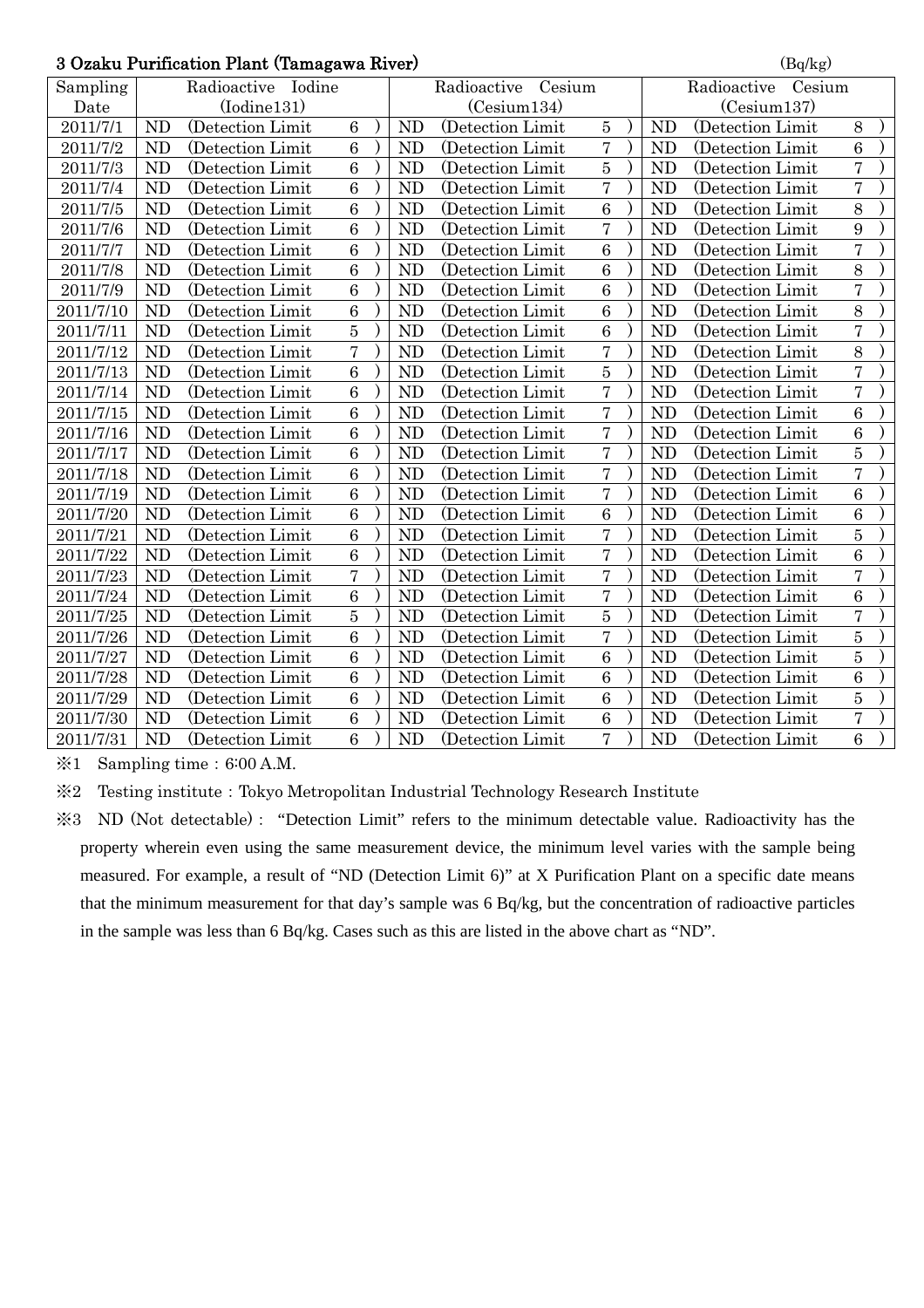### 4 Higashi-murayama Purification Plant (Arakawa River, Tamagawa River)

| Sampling  |                | Radioactive | Iodine |                |                | Radioactive | Cesium |                |  |                | Radioactive | Cesium |                |  |
|-----------|----------------|-------------|--------|----------------|----------------|-------------|--------|----------------|--|----------------|-------------|--------|----------------|--|
| Date      |                | (Iodine131) |        |                | (Cesium134)    |             |        |                |  | (Cesium137)    |             |        |                |  |
| 2011/7/1  | <b>ND</b>      | (Detection  | Limit  | $\overline{2}$ | <b>ND</b>      | (Detection) | Limit  | $\overline{2}$ |  | <b>ND</b>      | (Detection) | Limit  | 3              |  |
| 2011/7/2  | <b>ND</b>      | (Detection  | Limit  | $\overline{2}$ | <b>ND</b>      | (Detection  | Limit  | $\overline{2}$ |  | <b>ND</b>      | (Detection) | Limit  | $\overline{2}$ |  |
| 2011/7/3  | <b>ND</b>      | (Detection  | Limit  | $\overline{2}$ | <b>ND</b>      | (Detection) | Limit  | $\overline{2}$ |  | <b>ND</b>      | (Detection  | Limit  | $\overline{2}$ |  |
| 2011/7/4  | <b>ND</b>      | (Detection) | Limit  | $\overline{2}$ | <b>ND</b>      | (Detection) | Limit  | $\overline{2}$ |  | ND             | (Detection) | Limit  | $\overline{2}$ |  |
| 2011/7/5  | <b>ND</b>      | (Detection  | Limit  | $\overline{2}$ | N <sub>D</sub> | (Detection) | Limit  | $\overline{2}$ |  | <b>ND</b>      | (Detection  | Limit  | $\overline{2}$ |  |
| 2011/7/6  | <b>ND</b>      | (Detection) | Limit  | $\overline{2}$ | N <sub>D</sub> | (Detection) | Limit  | $\overline{2}$ |  | <b>ND</b>      | (Detection) | Limit  | $\overline{2}$ |  |
| 2011/7/7  | <b>ND</b>      | (Detection  | Limit  | $\overline{2}$ | <b>ND</b>      | (Detection) | Limit  | $\overline{2}$ |  | <b>ND</b>      | (Detection  | Limit  | $\overline{2}$ |  |
| 2011/7/8  | <b>ND</b>      | (Detection) | Limit  | $\overline{2}$ | <b>ND</b>      | (Detection  | Limit  | $\overline{2}$ |  | <b>ND</b>      | (Detection  | Limit  | $\overline{2}$ |  |
| 2011/7/9  | <b>ND</b>      | (Detection) | Limit  | $\overline{2}$ | <b>ND</b>      | (Detection  | Limit  | $\overline{2}$ |  | <b>ND</b>      | (Detection  | Limit  | $\overline{2}$ |  |
| 2011/7/10 | <b>ND</b>      | (Detection) | Limit  | $\overline{2}$ | <b>ND</b>      | (Detection) | Limit  | $\overline{2}$ |  | <b>ND</b>      | (Detection) | Limit  | $\sqrt{2}$     |  |
| 2011/7/11 | <b>ND</b>      | (Detection) | Limit  | $\overline{2}$ | <b>ND</b>      | (Detection) | Limit  | $\overline{2}$ |  | ND             | (Detection) | Limit  | $\overline{2}$ |  |
| 2011/7/12 | <b>ND</b>      | (Detection  | Limit  | $\overline{2}$ | N <sub>D</sub> | (Detection  | Limit  | $\overline{2}$ |  | <b>ND</b>      | (Detection  | Limit  | $\overline{2}$ |  |
| 2011/7/13 | <b>ND</b>      | (Detection) | Limit  | $\overline{2}$ | <b>ND</b>      | (Detection  | Limit  | $\overline{2}$ |  | <b>ND</b>      | (Detection) | Limit  | $\overline{2}$ |  |
| 2011/7/14 | <b>ND</b>      | (Detection  | Limit  | $\overline{2}$ | <b>ND</b>      | (Detection  | Limit  | $\overline{2}$ |  | <b>ND</b>      | (Detection  | Limit  | $\sqrt{2}$     |  |
| 2011/7/15 | <b>ND</b>      | (Detection  | Limit  | $\overline{2}$ | <b>ND</b>      | (Detection) | Limit  | $\overline{2}$ |  | <b>ND</b>      | (Detection) | Limit  | $\overline{2}$ |  |
| 2011/7/16 | <b>ND</b>      | (Detection) | Limit  | $\overline{2}$ | <b>ND</b>      | (Detection) | Limit  | $\overline{2}$ |  | <b>ND</b>      | (Detection) | Limit  | $\overline{2}$ |  |
| 2011/7/17 | <b>ND</b>      | (Detection  | Limit  | $\overline{2}$ | N <sub>D</sub> | (Detection) | Limit  | $\overline{2}$ |  | N <sub>D</sub> | (Detection  | Limit  | $\overline{2}$ |  |
| 2011/7/18 | <b>ND</b>      | (Detection) | Limit  | $\overline{2}$ | <b>ND</b>      | (Detection  | Limit  | $\overline{2}$ |  | <b>ND</b>      | (Detection  | Limit  | $\overline{2}$ |  |
| 2011/7/19 | <b>ND</b>      | (Detection) | Limit  | $\overline{2}$ | <b>ND</b>      | (Detection) | Limit  | $\overline{2}$ |  | <b>ND</b>      | (Detection) | Limit  | $\overline{2}$ |  |
| 2011/7/20 | <b>ND</b>      | (Detection  | Limit  | $\overline{2}$ | <b>ND</b>      | (Detection  | Limit  | $\overline{2}$ |  | <b>ND</b>      | (Detection  | Limit  | $\overline{2}$ |  |
| 2011/7/21 | <b>ND</b>      | (Detection) | Limit  | $\overline{2}$ | <b>ND</b>      | (Detection) | Limit  | $\overline{2}$ |  | <b>ND</b>      | (Detection) | Limit  | $\overline{2}$ |  |
| 2011/7/22 | <b>ND</b>      | (Detection) | Limit  | $\overline{2}$ | <b>ND</b>      | (Detection  | Limit  | $\overline{2}$ |  | <b>ND</b>      | (Detection) | Limit  | $\overline{2}$ |  |
| 2011/7/23 | <b>ND</b>      | (Detection  | Limit  | $\overline{2}$ | <b>ND</b>      | (Detection  | Limit  | $\overline{2}$ |  | <b>ND</b>      | (Detection  | Limit  | $\overline{2}$ |  |
| 2011/7/24 | <b>ND</b>      | (Detection  | Limit  | $\overline{2}$ | <b>ND</b>      | (Detection  | Limit  | $\overline{2}$ |  | <b>ND</b>      | (Detection  | Limit  | $\overline{2}$ |  |
| 2011/7/25 | <b>ND</b>      | (Detection) | Limit  | $\overline{2}$ | <b>ND</b>      | (Detection  | Limit  | $\overline{2}$ |  | <b>ND</b>      | (Detection) | Limit  | $\overline{2}$ |  |
| 2011/7/26 | <b>ND</b>      | (Detection) | Limit  | $\overline{2}$ | <b>ND</b>      | (Detection  | Limit  | $\overline{2}$ |  | <b>ND</b>      | (Detection  | Limit  | 3              |  |
| 2011/7/27 | N <sub>D</sub> | (Detection) | Limit  | $\overline{2}$ | <b>ND</b>      | (Detection) | Limit  | $\overline{2}$ |  | <b>ND</b>      | (Detection) | Limit  | $\overline{2}$ |  |
| 2011/7/28 | <b>ND</b>      | (Detection) | Limit  | $\overline{2}$ | <b>ND</b>      | (Detection) | Limit  | $\overline{2}$ |  | <b>ND</b>      | (Detection) | Limit  | $\overline{2}$ |  |
| 2011/7/29 | <b>ND</b>      | (Detection) | Limit  | $\overline{2}$ | <b>ND</b>      | (Detection  | Limit  | $\overline{2}$ |  | <b>ND</b>      | (Detection  | Limit  | $\overline{2}$ |  |
| 2011/7/30 | <b>ND</b>      | (Detection) | Limit  | $\overline{2}$ | <b>ND</b>      | (Detection  | Limit  | $\overline{2}$ |  | <b>ND</b>      | (Detection) | Limit  | $\overline{2}$ |  |
| 2011/7/31 | <b>ND</b>      | (Detection  | Limit  | $\overline{2}$ | <b>ND</b>      | (Detection  | Limit  | $\overline{2}$ |  | <b>ND</b>      | (Detection) | Limit  | $\overline{2}$ |  |

 $\text{\%}1$  Sampling time: 6:00 A.M.

※2 Testing institute:Tokyo Metropolitan University

※3 ND (Not detectable): "Detection Limit" refers to the minimum detectable value. Radioactivity has the property wherein even using the same measurement device, the minimum level varies with the sample being measured. For example, a result of "ND (Detection Limit 6)" at X Purification Plant on a specific date means that the minimum measurement for that day's sample was 6 Bq/kg, but the concentration of radioactive particles in the sample was less than 6 Bq/kg. Cases such as this are listed in the above chart as "ND".

 $(Bq/kg)$